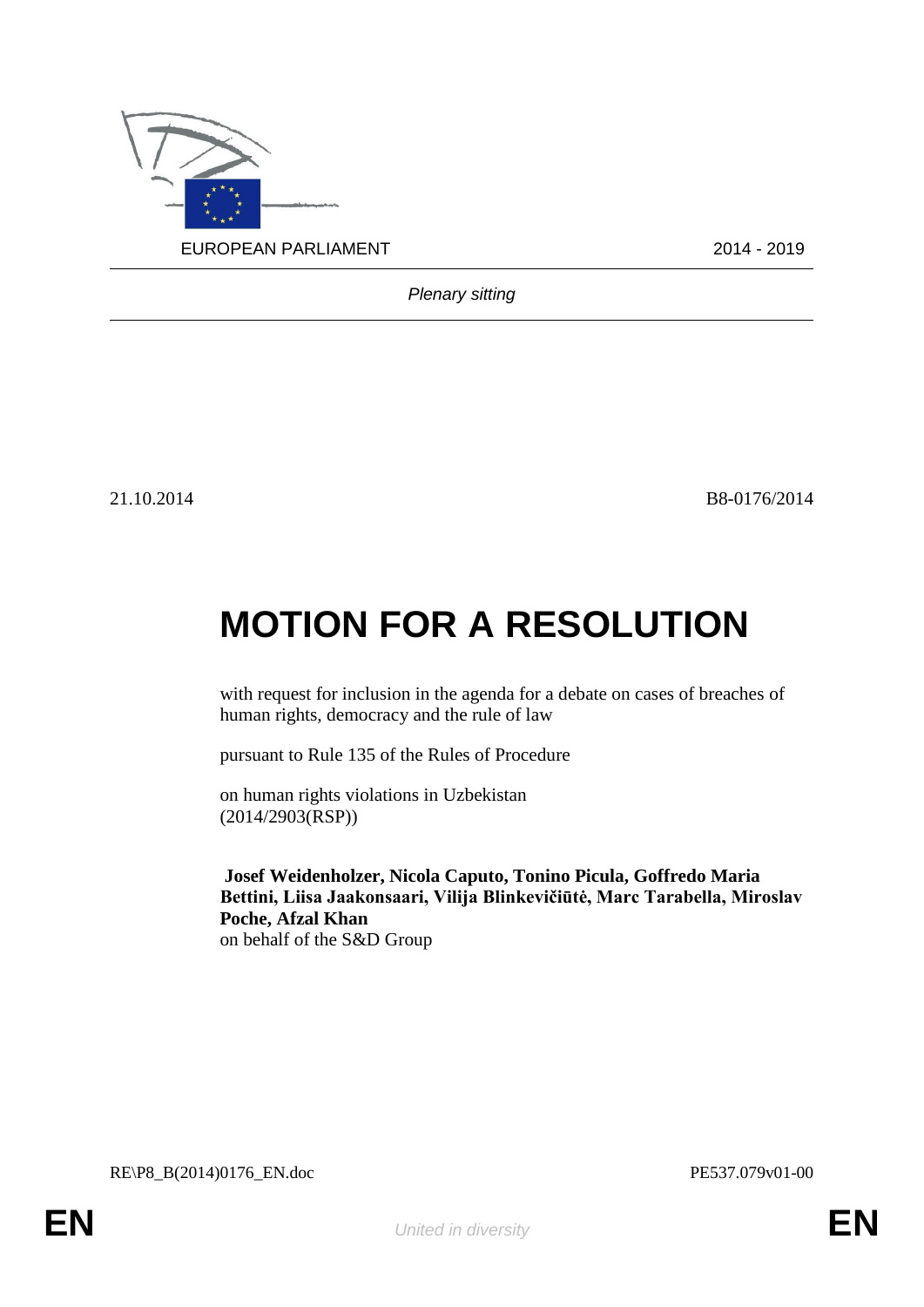## **B8-0176/2014**

## **European Parliament resolution on human rights violations in Uzbekistan (2014/2903(RSP))**

## *The European Parliament*,

- having regard to its previous resolutions on Uzbekistan,
- having regard to its resolution on the state of implementation of the EU strategy for Central Asia of 15 December 2011,
- having regard to the EU Strategy for a new Partnership with Central Asia, adopted by the European Council on 21-22 June 2007, and to the joint progress reports by the Commission and the Council of 24 June 2008 and 28 June 2010,
- having regard to the conclusions of the Foreign Affairs Council of October 2009 and 2010,
- having regard to the Partnership and Cooperation Agreement between the EC and Uzbekistan which entered into force in 1999,
- having regard to its Rule 122 (5) of the Rules of Procedure,
	- A. whereas the overall human rights situation in Uzbekistan has further deteriorated over the last years in spite of the many efforts by the EU and international organisations to engage constructively with the Tashkent authorities,
	- B. whereas the Uzbek authorities have imprisoned thousands people on politically motivated charges to enforce its repressive rule, targeting human rights and opposition activists, journalists, religious believers, artists, and other perceived critics,
	- C. whereas authorities also regularly persecute and harass human rights defenders and civil society activists and block international rights groups and media outlets from operating in the country,
	- D. whereas among those imprisoned for no other reason than the peaceful exercise of their right to freedom of expression there are 15 well known human rights activists, 5 journalists, 4 peaceful political opposition activists, 3 independent religious figures; whereas 7 others are perceived critics of the government or witnesses to the May 13, 2005 Andijan massacre, when Uzbek government forces shot and killed hundreds of mainly peaceful protesters; whereas many of those imprisoned are in serious ill-health, have been tortured, and had their sentences arbitrarily extended in prison,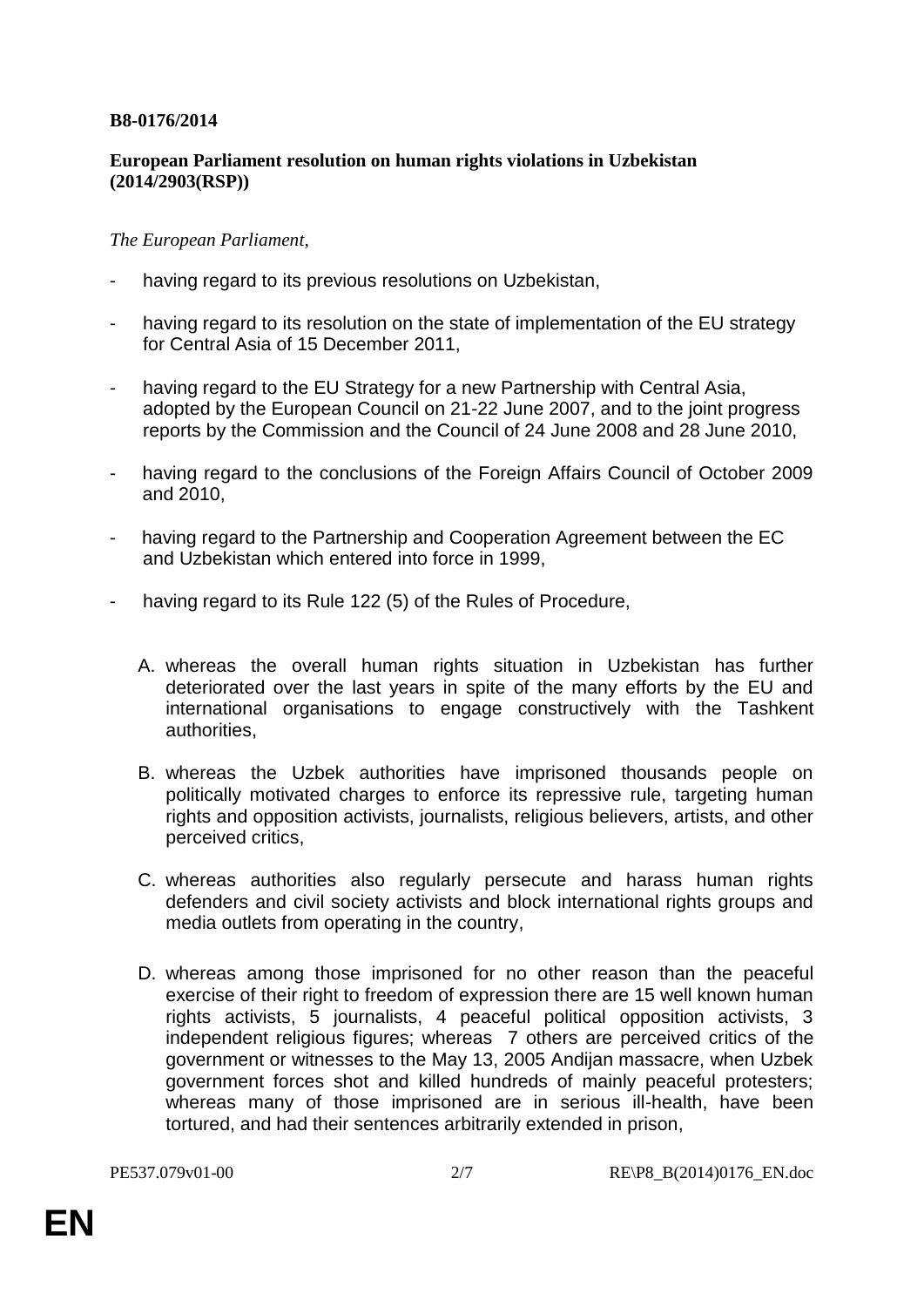- E. whereas despite the commitments Uzbekistan has made relating to the protection of human rights, including the freedoms of expression, assembly, association, and religion guaranteed in the International Covenant on Civil and Political Rights, and the prohibition on torture enshrined in the Convention against Torture, it has faced virtually no consequences for its persistent refusal to acknowledge the existence of any individuals imprisoned on politically motivated charges, release them from prison, improve their treatment in custody, or end the cycle of crackdown, arrests, and convictions nor has the government paid any real cost for its systematic failure to cooperate with international institutions, including eleven special procedures of the United Nations Human Rights Council, various UN treaty bodies such as the Human Rights Committee and Committee against Torture, or the ICRC,
- F. whereas when the Uzbek government has faced sustained external pressure, including sanctions, restrictions on military assistance, and other robust, public, specific criticism from its international partners, it has responded by taking incremental steps to improve human rights, including by releasing some individuals imprisoned on politically motivated charges on the eve of key bilateral summits or high-level visits,
- G. whereas the Uzbek government continues to refuse an independent investigation into the 2005 massacre of hundreds of people in Andijan who had gathered to protest socio-economic problems and civil and political grievances in the country in connection with the government's prosecution of local business leaders on charges of extremism and membership in an illegal religious organization; whereas over two hundred individuals continue to serve sentences related to the Andijan events following closed trials that were marred by serious due process violations and indications that torture may have been used to procure confessions,
- H. whereas in 2009 and 2010 the Council lifted the EU sanctions "*with a view to encourage the Uzbek authorities to take further substantive steps to improve the rule of law and the human rights situation on the ground"* stating, furthermore that *'the Council will closely and continuously observe the human rights situation in Uzbekistan'* and that *'the depth and quality of the dialogue and cooperation will depend on Uzbek reforms',*
- I. whereas according to the latest reports forced labour and child labour in cotton harvesting are still widespread in spite of the commitment of the Uzbek authorities to clamp down on this pratice,
- J. whereas the EU-Uzbekistan Partnership and Cooperation agreement between includes a clear clause on the respect for democracy and human rights that the parties are committed to respecting, -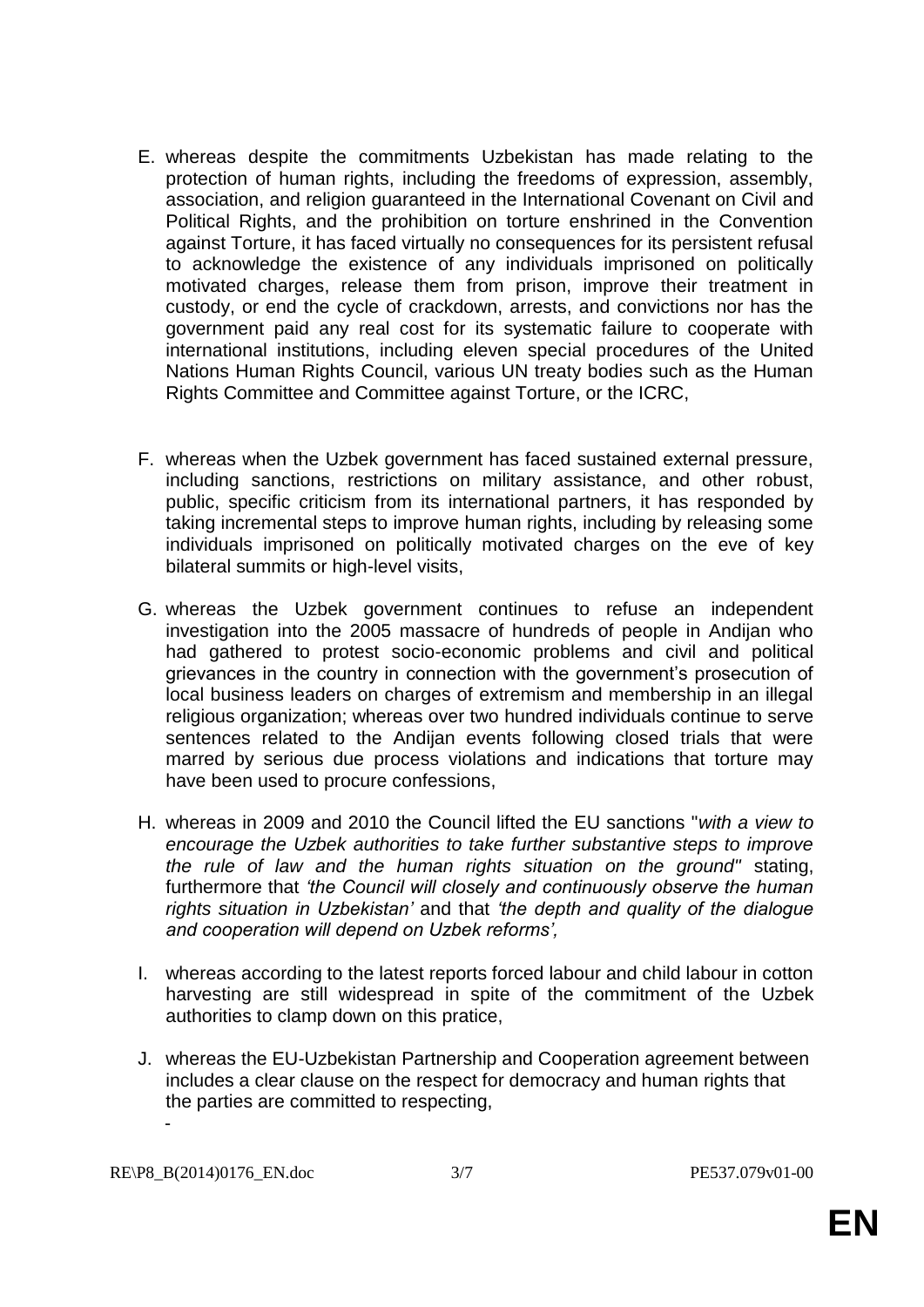- 1. Calls for the immediate and unconditional release of all persons imprisoned on politically motivated charges, held for peaceful expression of their political views, civil society activism, journalistic activity, or religious views;
- 2. Stresses that any of these people also alleged to have engaged in acts of violence should be granted a new and fair trial according to international standards;
- 3. Calls on the Uzbek authorities not to allow torture, and to stop immediately and unconditionally every type of tortures and abuses in prison, and ill-treatment in pretrial detention and penal facilities, including by ensuring unhindered access to counsel at all stages of investigations, ensuring prompt access to appropriate medical care and re-establishing the independent monitoring of prisons and to provide families of all prisoners with full information regarding the location and current health conditions of their relatives;
- 4. Urges Uzbek authorities to investigate and hold to account all officials, security service personnel, and penal system staff alleged to have tortured or ill-treated prisoners and detainees or denied requests for medical care;
- 5. Calls on Uzbekistan to comply with the United Nations Convention against Torture and Other Cruel, Inhuman or Degrading Treatment or Punishment and ratify the Optional Protocol to the Convention against Torture, which requires Uzbekistan to permit visits by the Subcommittee on Prevention of Torture and other Cruel, Inhuman or Degrading Treatment or Punishment (SPT) and to establish an independent national preventive mechanism for the prevention of torture at the domestic level;
- 6. Urges the Uzbek government to immediately and fully implement the November 2013 recommendations of the UN Committee against Torture and the February 2003 recommendations issued by the UN special rapporteur on torture following his visit to Uzbekistan in 2002, including the immediate closure of Jaslyk prison 64/71 and to approve the pending requests by 11 UN special procedures to visit Uzbekistan, including the UN special rapporteur on torture and to allow unimpeded independent monitoring of prisons by the International Committee of the Red Cross and other independent monitors;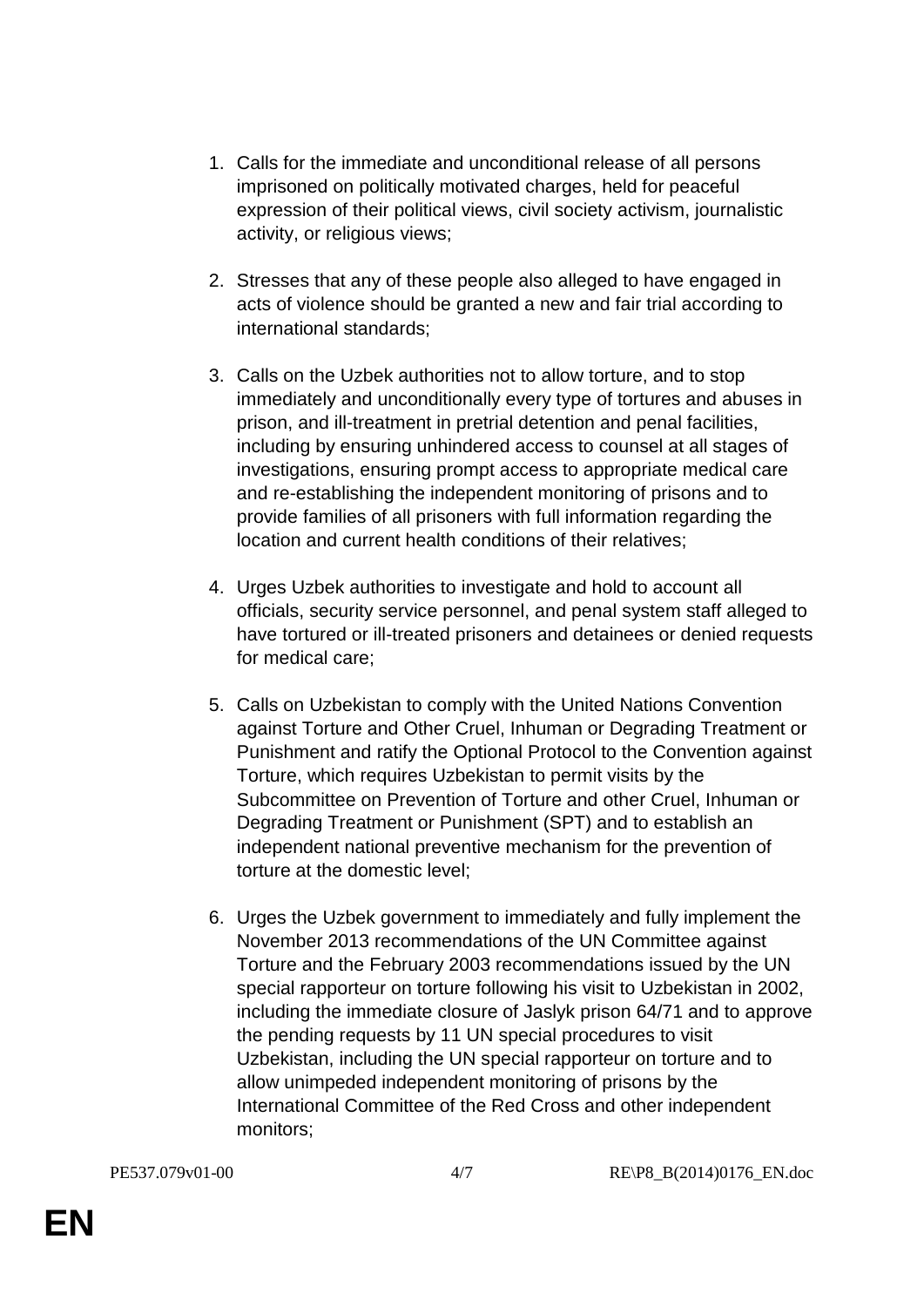- 7. Urges the Uzbek government to cease the practice of arbitrarily exempting prisoners held on politically motivated charges who qualify for amnesty from annual amnesty declarations and of arbitrarily lengthening prison sentences for minor offences or "violations of prison rules" under article 221 of the criminal code on "disobedience to the terms of punishment." ;
- 8. Call on the EU High Representative, the EEAS and EU Member States to immediately put in motion a strategy with the aim of pressing Uzbekistan for concrete, measurable human rights improvements over the coming months, setting next year's 10 year anniversary of the Andijan massacre anniversary as a deadline for progress; underlines that concrete improvements should include the conditions laid out by EU Foreign Ministers in 2010, which are: 1) releasing all imprisoned human rights defenders and prisoners of conscience; 2) allowing unimpeded operation of non-governmental organisations in the country; 3) cooperating fully with all relevant UN Special Rapporteurs; 4) guaranteeing freedom of speech and the media; 5) proceeding with practical implementation of conventions against child labour; and 6) fully aligning its election processes with international standards;
- 9. Takes the view that should there be no meaningful progress in these areas, the EU should take the lead and table a UN Human Rights Council resolution under item 4 establishing a dedicated countryspecific mechanism for Uzbekistan, ensuring sustained and proactive engagement by the HRC through monitoring, public reporting and debate on the disastrous human rights situation in Uzbekistan;
- 10.Call on the EU to put Uzbekistan on notice that absent concrete, measurable progress on the above mentioned human rights concerns within the next six months the EU will impose targeted sanctions, including travel bans and asset freezes against those responsible for grave violations of international human rights law and impunity for such atrocities; call the Council and the Commission to include timebound benchmarks and concrete policy consequences such as visa bans and asset freezes for officials found to be responsible for severe rights abuses.
- 11.Request the EEAS to report back to the European Parliament on Uzbek officials considered responsible for human rights crimes and impunity, including the 12 against whom the EU had imposed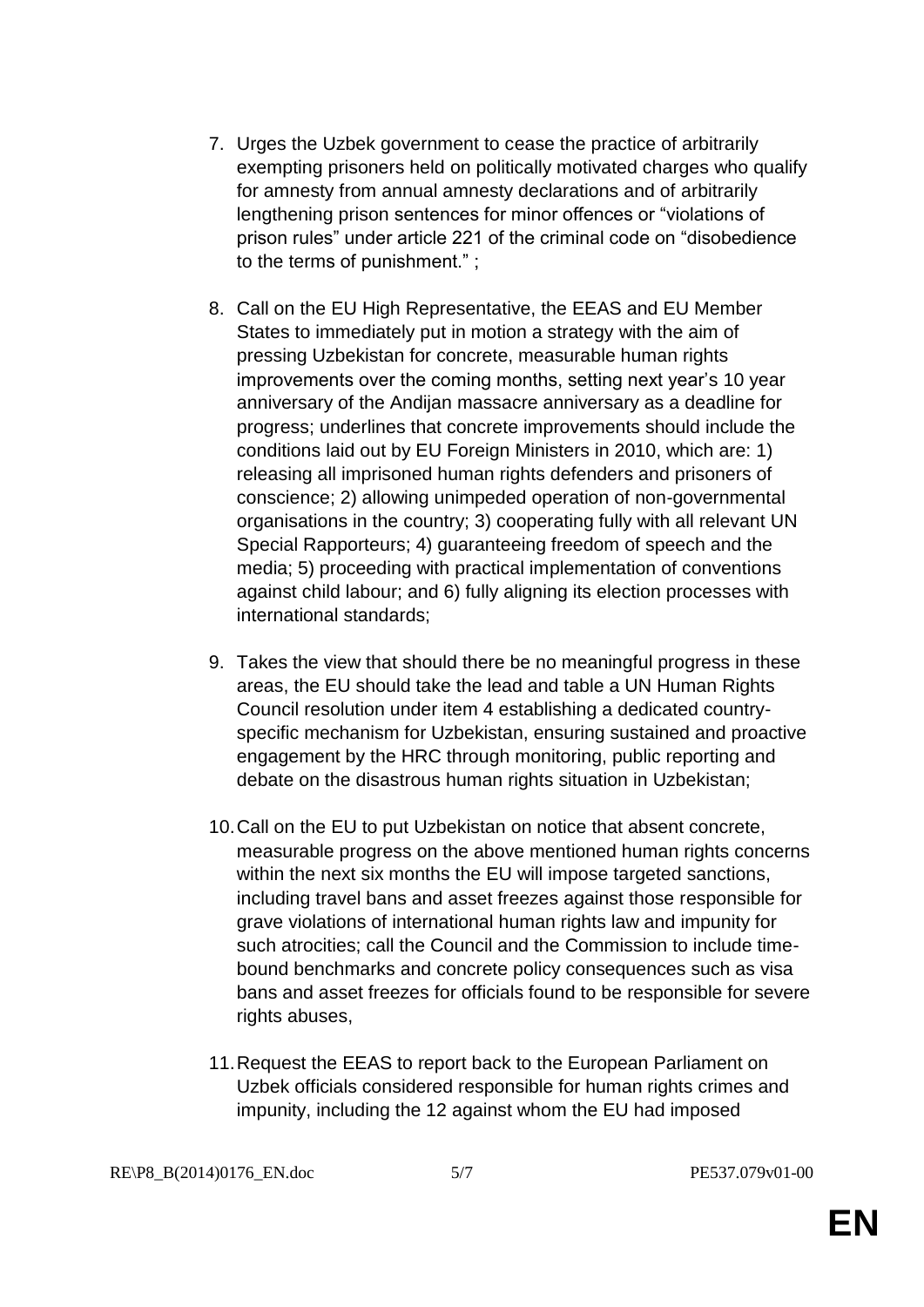sanctions in response to the Andijan massacre and the ensuing crackdown, which were subsequently lifted;

- 12.Request the Council, Commission and EEAS to provide Parliament with a public assessment of measures taken by the EU to press Uzbekistan to meet the human rights criteria set out by EU Foreign Ministers in 2010, including but not limited to an assessment of the effectiveness of the EU-Uzbekistan human rights dialogue and outlining any concrete results that this dialogue has produced;
- 13. Call on the EU, in line with its own regulations and guidelines, to impose an immediate ban on export of arms and any security or IT equipment to Uzbekistan that can be used for internal persecution and repression;
- 14.Request the European Commission to respond to Uzbekistan's grave breach of GSP rules with regards to forced labour, and request an independent investigation;
- 15.Reminds EU Member States that some of the crimes committed in Uzbekistan related to the Andijan massacre and the crime of torture are subject to universal jurisdiction, and in this respect EU Member States have a duty to fight impunity for such crimes and urge that they investigate and prosecute serious crimes committed in Uzbekistan when possible under their universal jurisdiction laws;
- 16.Expects the EEAS to firmly address all the main cases of human rights violations at the meeting of the EU-Uzbekistan Human Rights Dialogue scheduled for November and to make these meetings more result-oriented overcoming the current deeply disappointing stalemate;
- 17.Calls on the EEAS in Tashkent in coordination with EU Member States representations to closely monitor the cases of political prisoners assisting families and lawyers and showing public support for the work of human rights defenders;
- 18.Invites the UN Human Rights Council to establish a monitoring mechanism for Uzbekistan, and encourages the Council and the Commission to improve their human rights dialogue with the Government of Uzbekistan